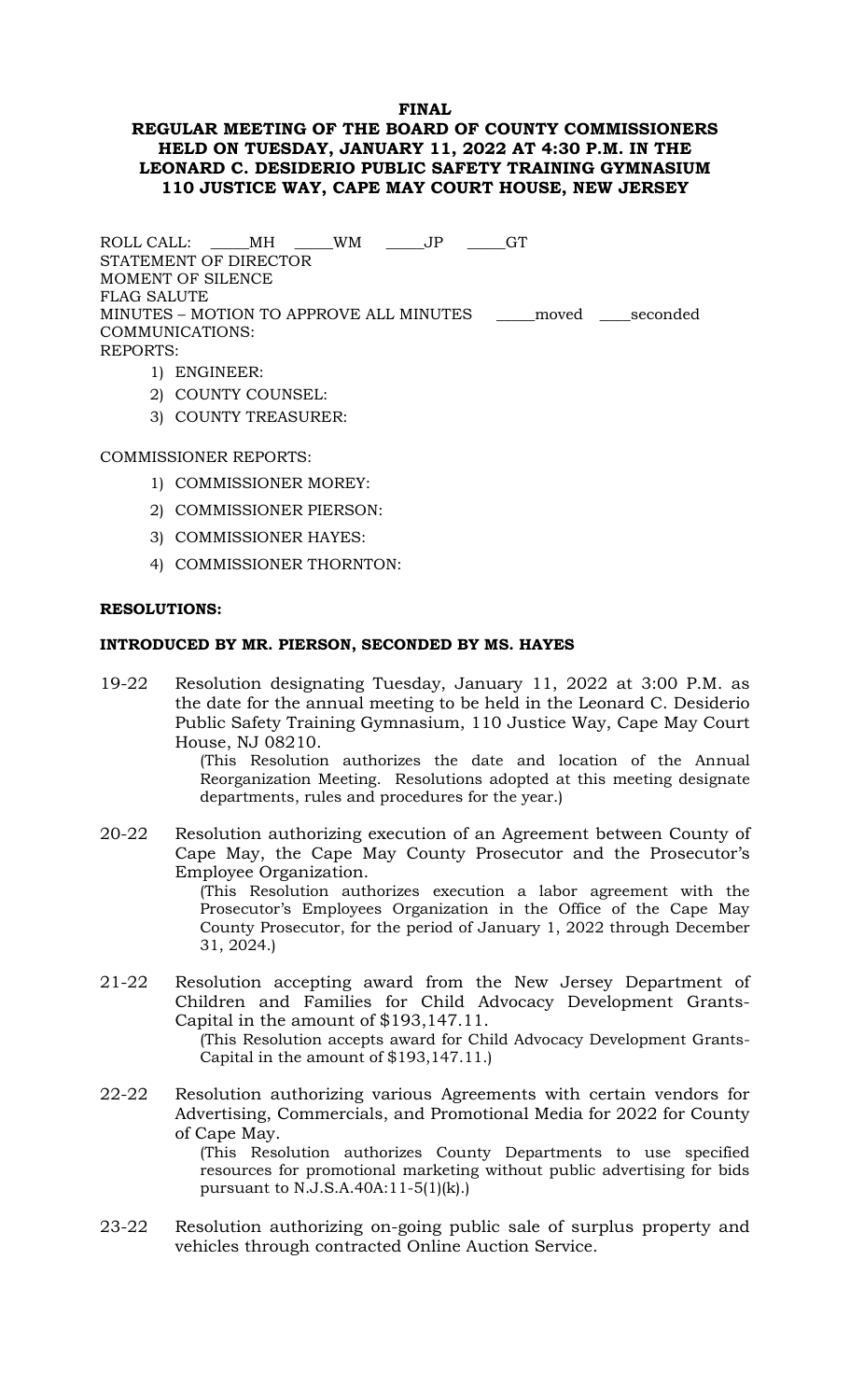(This Resolution authorizes the County to conduct online auctions as needed to dispose of County surplus property and vehicles through December 31, 2022.)

24-22 Resolution authorizing use of certain Regional, State, and National Contract Vendors for 2022.

(This Resolution enables the County to utilize Regional, State, and National cooperative contracted vendors.)

| <b>Commissioners</b> | Aves | <b>Nays</b> | Abstain | Absent |
|----------------------|------|-------------|---------|--------|
| Mr. Desiderio        |      |             |         |        |
| Ms. Hayes            |      |             |         |        |
| Mr. Morey            |      |             |         |        |
| Mr. Pierson          |      |             |         |        |
| Mr. Thornton         |      |             |         |        |

#### **INTRODUCED BY MS. HAYES, SECONDED BY MR. PIERSON**

- 25-22 Resolution awarding as-needed contracts to multiple Veterinarians for Veterinary Services for Animal Shelter & Adoption Center. (This Resolution awards as-needed contracts to Cape Veterinary Associates, LLC, NJ Veterinary Associates d/b/a Parkway Veterinary Hospital, NVA Shore Veterinary Management, LLC, Ocean View Veterinary Hospital, and Pet Services of New Jersey, P.C. for a term of one year commencing, January 1, 2022, with two (2) additional one-year options.)
- 26-22 Resolution awarding Contract No. C1-272 to Inspire Diagnostics, LLC for COVID-19 Diagnostic and Testing Services for the Sheriff's Office. (This Resolution awards contract No. C1-272, on an as-needed basis, to Inspire Diagnostics, LLC to provide diagnostic test products and services for the presence of COVID-19 for the Sheriff's Office for a term of six (6) months commencing January 12, 2022.)
- 27-22 Resolution granting and amending various Leaves of Absence to County Employees. (This Resolution authorizes County Employees to be placed on a Leave of Absence in accordance with the County Leave of Absence Policy and the Family Medical Leave Act (FMLA).)
- 28-22 Resolution authorizing application for the LIHEAP Program in the amount of \$3,884.00.

(This Resolution authorizes application for the LIHEAP Program in the amount of \$3,884.00 for the period of  $7/1/21$  through  $6/30/22$ .

29-22 Resolution supplementing the 2022 Salary Resolution and approving appointments and salaries.

(This Resolution authorizes the hiring of new County employees, temporary assignment pay, salary changes or corrections, title changes and promotions of County employees when applicable.)

30-22 Resolution appointing members to the Cape May County Women's Commission.

(This Resolution appoints member to the Cape May County Women's Commission. Terms to expire as follows: Krista Fitzsimons; October 2, 2022, Barbara Zuzulock; June 8, 2023 and Camille Fitzmartin; October 6, 2024.)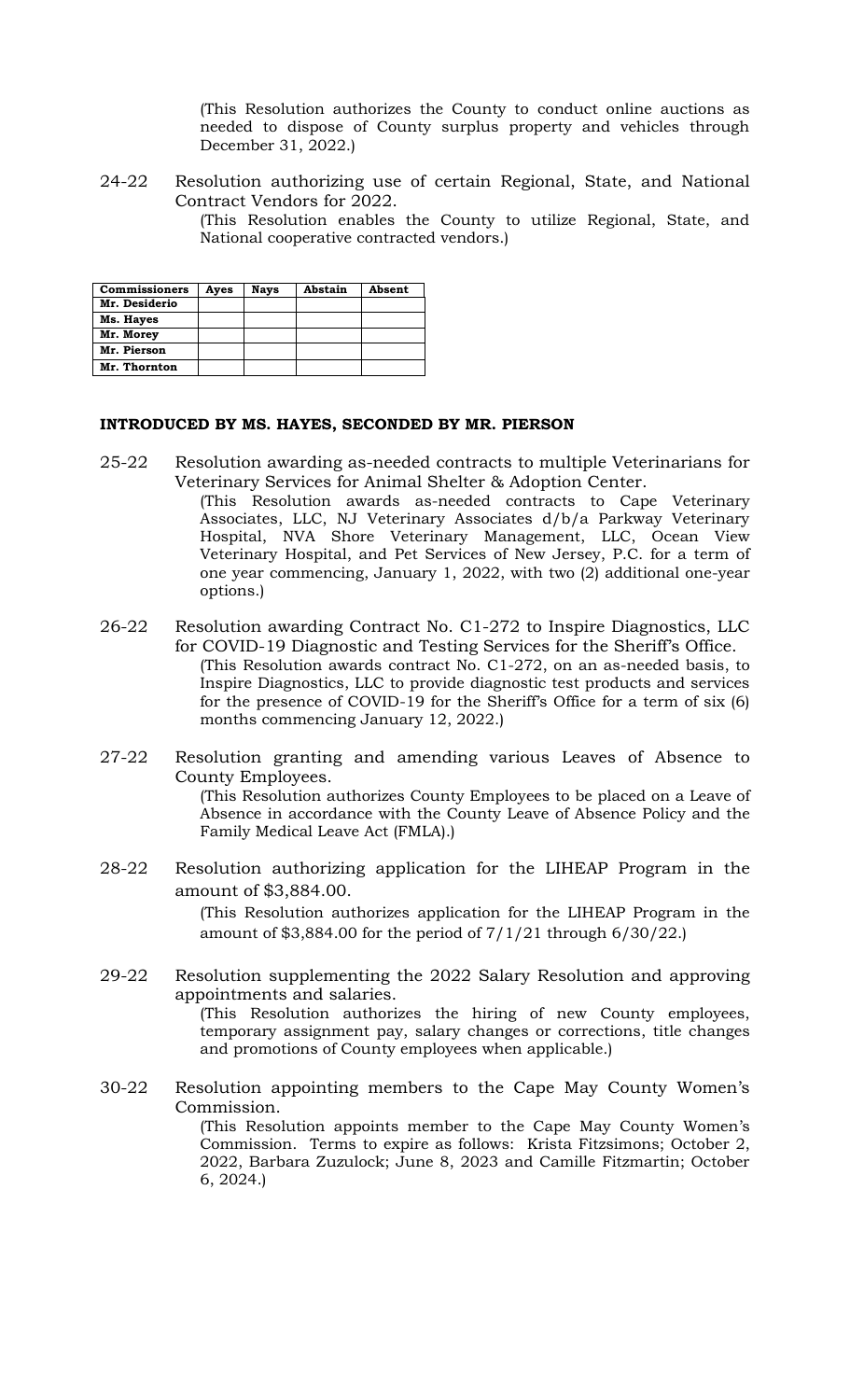| <b>Commissioners</b> | Ayes | <b>Nays</b> | Abstain | Absent |
|----------------------|------|-------------|---------|--------|
| Mr. Desiderio        |      |             |         |        |
| Ms. Hayes            |      |             |         |        |
| Mr. Morey            |      |             |         |        |
| Mr. Pierson          |      |             |         |        |
| Mr. Thornton         |      |             |         |        |

#### **INTRODUCED BY MR. MOREY, SECONDED BY MR. PIERSON**

- 31-22 Resolution closing the contract and accepting the work of IH Engineers, Inc. for Professional Traffic and Roadside Safety Engineering Services on an As-Needed Basis. (This Resolution accepts the work and closes the contract.)
- 32-22 Resolution authorizing an Indemnification Agreement with
	- DelMoSports, LLC for its Escape the Cape Triathlon on June 12, 2022.

(This Resolution gives permission to DelMoSports, LLC to utilize County roads for a triathlon.)

33-22 Resolution authorizing Change Order No. 1 in the amount of \$0.00 to Asphalt Paving Systems, Inc. for DeHirsch Avenue (CR550) Phase II, Borough of Woodbine.

(This Resolution authorizes a change order for an extension of time that will not exceed April 30, 2022.)

34-22 Resolution authorizing Change Order No. 1 in the amount of \$0.00 to Zone Striping, Inc. for FY 2020 Cape May County Centerline Rumble Strip Project.

(This Resolution authorizes a change order for an extension of time that will not exceed April 30, 2022.)

| <b>Commissioners</b> | Ayes | <b>Nays</b> | Abstain | Absent |
|----------------------|------|-------------|---------|--------|
| Mr. Desiderio        |      |             |         |        |
| Ms. Hayes            |      |             |         |        |
| Mr. Morey            |      |             |         |        |
| Mr. Pierson          |      |             |         |        |
| Mr. Thornton         |      |             |         |        |

PUBLIC COMMENTS:

ADJOURN:\_\_\_\_\_\_ moved \_\_\_\_\_\_seconded \_\_\_\_\_\_\_time